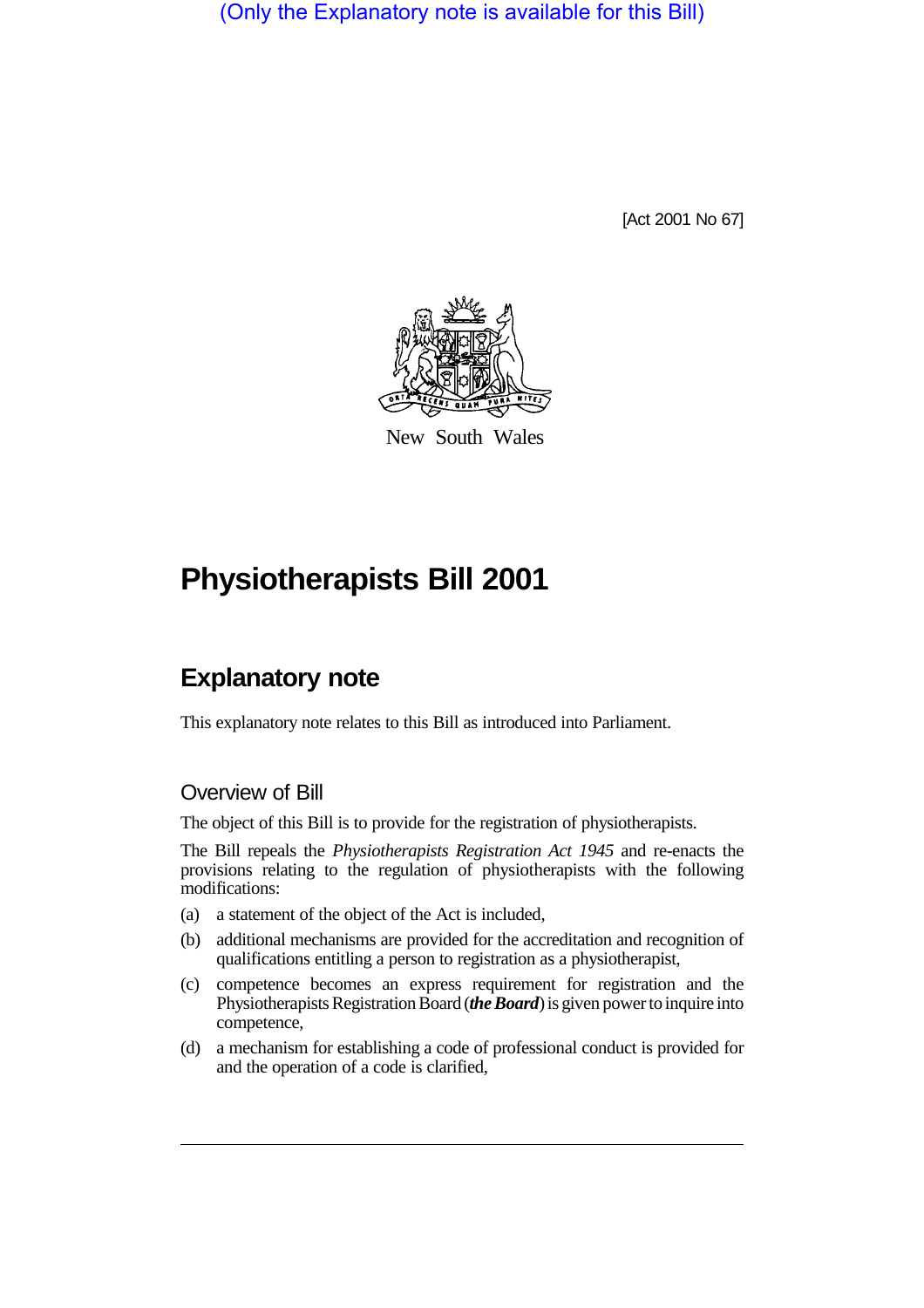Explanatory note

- (e) registered physiotherapists are required to submit an annual return to the Board detailing matters that establish their continuing competence and good character,
- (f) registered physiotherapists are required to notify the Board of convictions and criminal findings (findings of guilt without proceeding to a conviction) for various offences, and courts are required to notify the Board of certain convictions and criminal findings against registered physiotherapists,
- (g) definitions of unsatisfactory professional conduct and professional misconduct are introduced,
- (h) a complaint against a physiotherapist can be made and dealt with even if the physiotherapist has ceased to be registered,
- (i) the Board is required to notify a physiotherapist of a complaint made against the physiotherapist,
- (j) the Physiotherapy Standards Advisory Committee is established to inquire into less serious complaints about physiotherapists and to make recommendations to the Board with respect to the determination of those complaints,
- (k) the Physiotherapy Standards Advisory Committee will be able to conduct skills testing of a registered physiotherapist about whom a complaint is made,
- (l) mechanisms are provided to enable the Board to monitor and manage physiotherapists who are impaired in their ability to practise,
- (m) determination of complaints by Professional Standards Committees is replaced with determination by a hearing of the Board,
- (n) the Board is authorised to make orders with respect to fees charged for physiotherapy services when determining a complaint,
- (o) the Board is to have 11 members (comprising 3 elected physiotherapists, 3 appointed physiotherapists, an officer of the Department of Health or a public health service, a legal practitioner, and 3 other persons, at least 2 of whom are not registered physiotherapists and represent the community),
- (p) a Board member is limited to 3 consecutive 4-year terms of office,
- (q) the Board is given power to delegate its functions,
- (r) the operation of the *Criminal Records Act 1991* is modified to facilitate the reporting of and consideration of criminal findings affecting applicants for registration and physiotherapists,
- (s) the Board is required to notify other physiotherapy registration authorities of disciplinary action taken against a physiotherapist,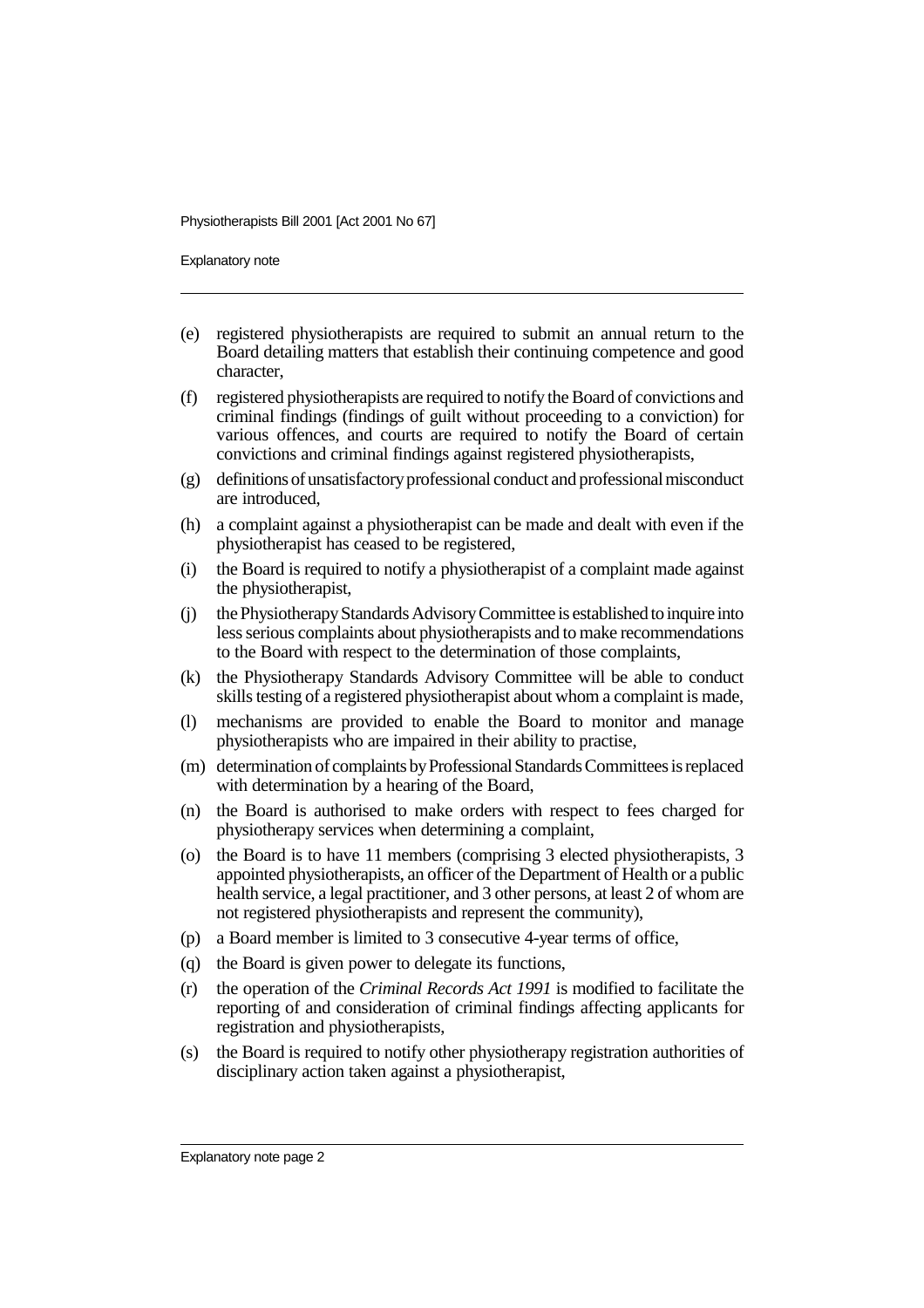Explanatory note

- (t) proceedings for an offence under the Act will be able to be taken within 12 months after the offence,
- (u) any conditions on a physiotherapist's registration will be recorded in the Register.

The Bill also amends the *Public Health Act 1991* to restrict the provision of certain electrophysical treatments to registered chiropractors, registered medical practitioners, registered osteopaths, registered physiotherapists and podiatrists. The time for taking proceedings for an offence under the new provision is extended to 12 months after the offence occurs.

The Bill also enacts consequential savings and transitional provisions and makes consequential amendments to other Acts.

### Outline of provisions

### **Part 1 Preliminary**

**Clause 1** sets out the name (also called the short title) of the proposed Act.

**Clause 2** provides for the commencement of the proposed Act on a day or days to be appointed by proclamation.

**Clause 3** sets out the object of the proposed Act.

**Clause 4** defines certain words and expressions used in the proposed Act.

**Clause 5** provides that notes in the proposed Act are explanatory only and do not form part of the Act.

**Clause 6** provides that the proposed Act does not limit or otherwise affect the operation of the Mutual Recognition laws of the Commonwealth.

### **Part 2 Registration**

**Clause 7** prohibits a person from indicating that the person practises, or is qualified to practise, physiotherapy unless the person is registered under the proposed Act.

**Clause 8** specifies the qualifications required for registration as a physiotherapist.

**Clause 9** defines competence to practise for the purposes of the proposed Act.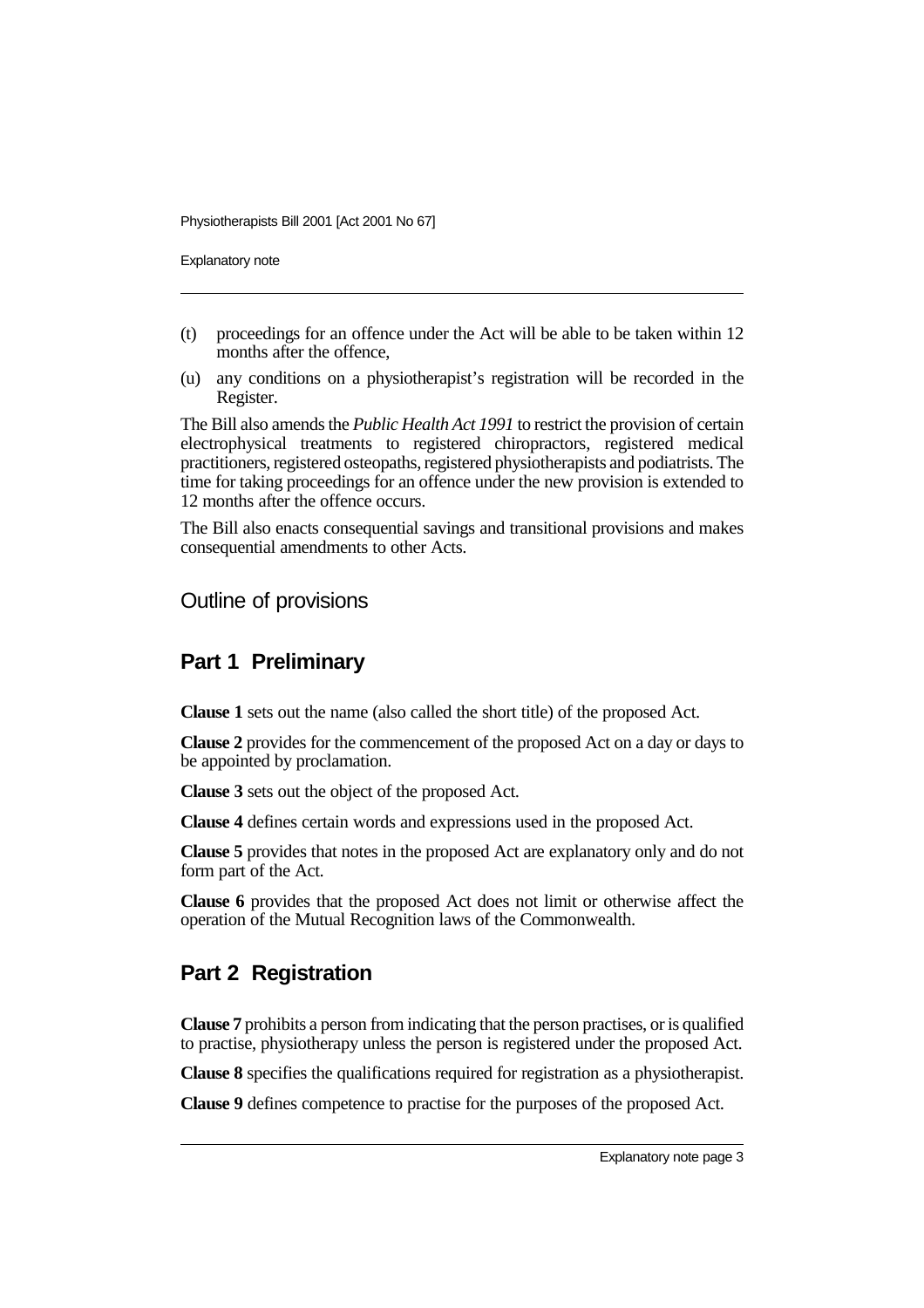Explanatory note

**Clause 10** defines impairment for the purposes of the proposed Act.

**Clause 11** specifies the circumstances in which a person is entitled to be registered as a physiotherapist under the proposed Act.

**Clause 12** provides for provisional registration under the proposed Act for persons who are entitled to registration but whose applications for registration have not been dealt with by the Board, and for persons entitled to the qualification required for registration who have not yet had the qualification conferred on them.

**Clause 13** provides that registration is subject to a condition that the physiotherapist must undertake a 12-month period of practice in an approved health institution, unless the Board exempts the person or reduces the period of practice required with respect to the person.

**Clause 14** provides for temporary registration under the proposed Act in certain circumstances.

**Clause 15** specifies the circumstances in which the Board may refuse to register a person under the proposed Act.

**Clause 16** specifies the effect of the removal of a person's name from the Register and the suspension of a person's registration as a physiotherapist.

**Clause 17** restricts the re-registration of deregistered persons and certain other persons.

**Clause 18** provides for an appeal to the Physiotherapists Tribunal where the Board has refused to grant registration or cancelled registration and in certain other cases.

### **Part 3 Practice of physiotherapy**

#### **Division 1 Conduct of practice**

**Clause 19** prohibits registered physiotherapists from using the title "doctor" unless the physiotherapist holds a recognised university qualification entitling the physiotherapist to use that title.

**Clause 20** provides that the Board may establish a code of professional conduct and provides for the use of, and procedure for the establishment of, that code.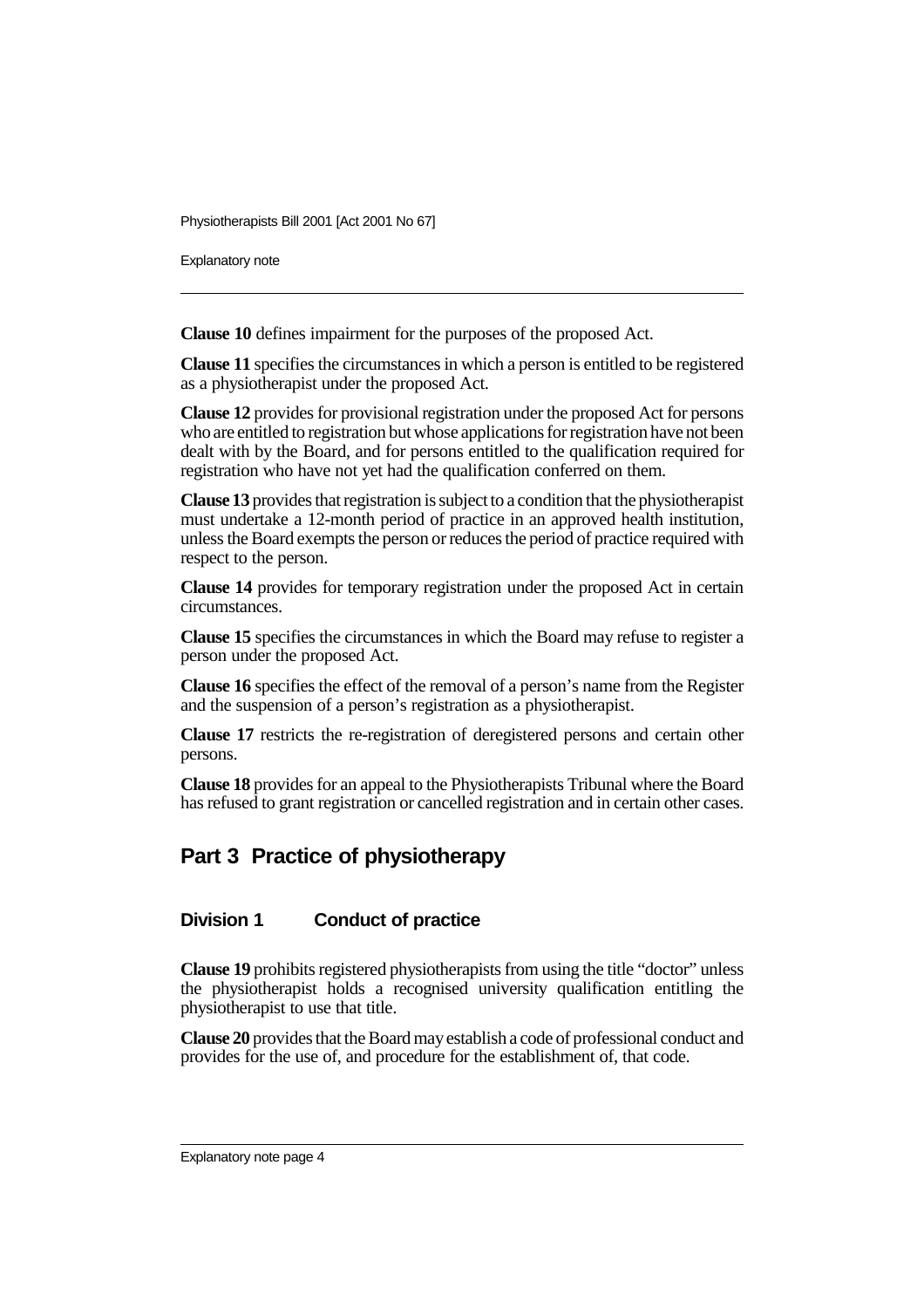Explanatory note

#### **Division 2 Returns and information**

**Clause 21**provides that registered physiotherapists must furnish annual returns to the Board containing specified information. The Board may require the return to be verified by statutory declaration.

**Clause 22** provides that a registered physiotherapist must notify the Board within 7 days if the physiotherapist is convicted of an offence or made the subject of a sex/violence criminal finding for an offence or certain criminal proceedings are commenced against the physiotherapist.

**Clause 23** provides for the courts to notify the Board, as soon as is practicable, of the conviction of a registered physiotherapist of an offence or the making of a sex/violence criminal finding against a physiotherapist.

**Clause 24** requires notice to be given to the Registrar in accordance with the regulations when a registered physiotherapist becomes a mentally incapacitated person.

### **Part 4 Complaints and disciplinary proceedings**

#### **Division 1 Interpretation**

**Clause 25** defines "professional misconduct".

**Clause 26** defines "unsatisfactory professional conduct".

#### **Division 2 Complaints**

**Clause 27** sets out the grounds for the making of complaints about registered physiotherapists.

**Clause 28** allows a complaint to be made even if the physiotherapist has ceased to be registered.

**Clause 29** provides that any person (including the Board) may make a complaint.

**Clause 30** provides that complaints are to be made to the Board and lodged with the Registrar.

**Clause 31** sets out the form in which a complaint is to be made.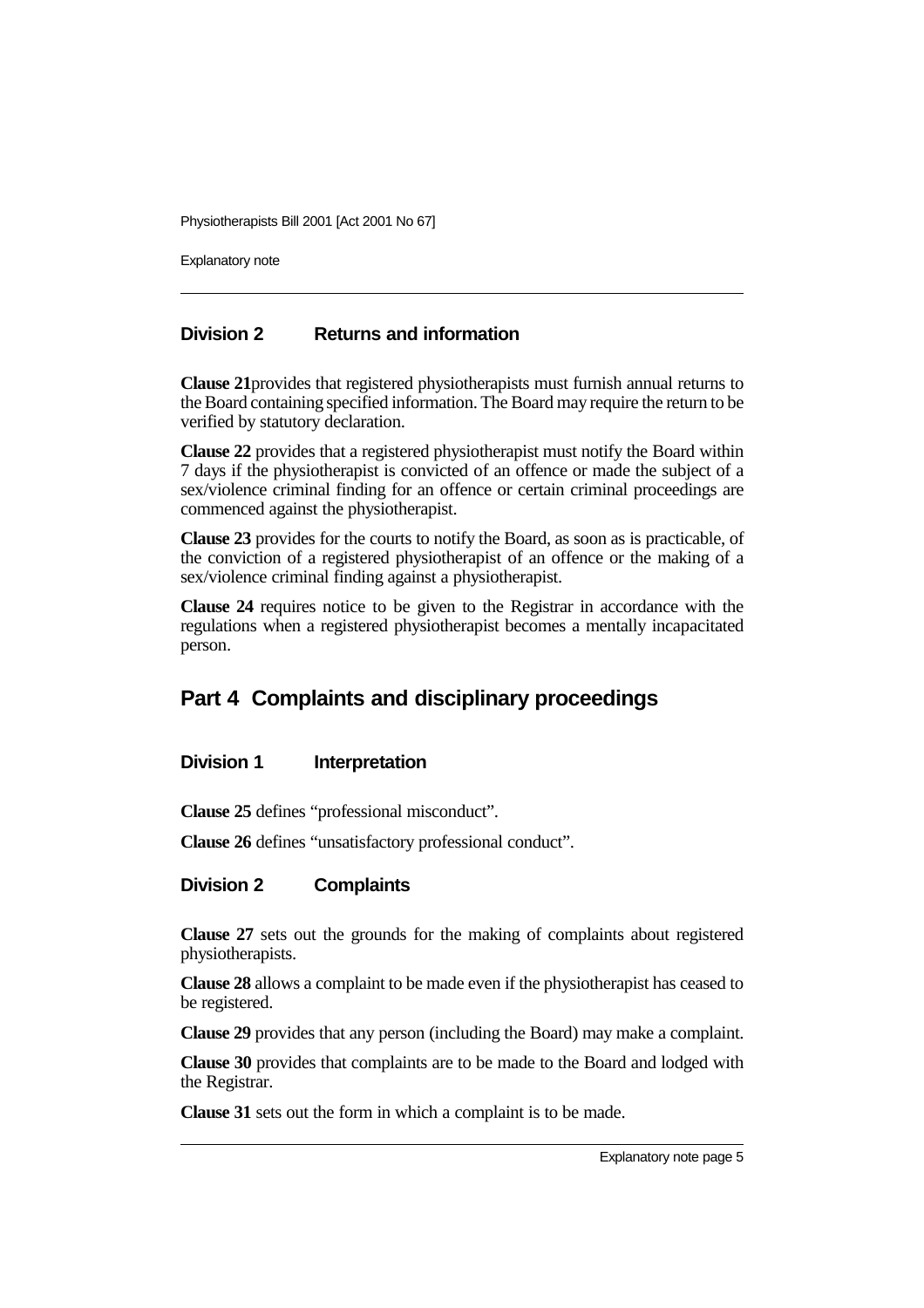Explanatory note

**Clause 32** provides that the Board is to notify the Health Care Complaints Commission of complaints under this Part of the proposed Act.

**Clause 33** sets out the manner that notice of the complaint is to be given to the physiotherapist against whom the complaint is made and the circumstances where notice is not required to be given.

**Clause 34** provides that the Board may make inquiries concerning the complaint as it sees fit.

**Clause 35** requires the Board to consult with the Health Care Complaints Commission before dealing with a complaint or referring it to another body under this Part of the proposed Act.

**Clause 36** sets out how complaints are to be dealt with.

**Clause 37** provides that serious complaints should be referred to the Tribunal. In general, the Board must refer any complaint which may warrant the suspension or deregistration of a registered physiotherapist to the Tribunal.

**Clause 38** allows the Board to require a registered physiotherapist to undergo a medical examination.

**Clause 39** sets out the persons to whom the Board must give notice of any order made relating to a registered physiotherapist.

#### **Division 3 Referral of complaints to Physiotherapy Standards Advisory Committee**

**Clause 40** provides for the kinds of complaints that can be referred to the Committee.

**Clause 41** provides that the Committee is to investigate complaints referred to it and may encourage the settlement of the complaint by consent and authorises the Committee to obtain such physiotherapy, medical, legal, financial or other advice as it thinks necessary or desirable to enable it to carry out its functions.

**Clause 42** provides that the Committee may require a registered physiotherapist to undergo specified skills testing.

**Clause 43** provides for the Committee to report and make recommendations to the Board.

Explanatory note page 6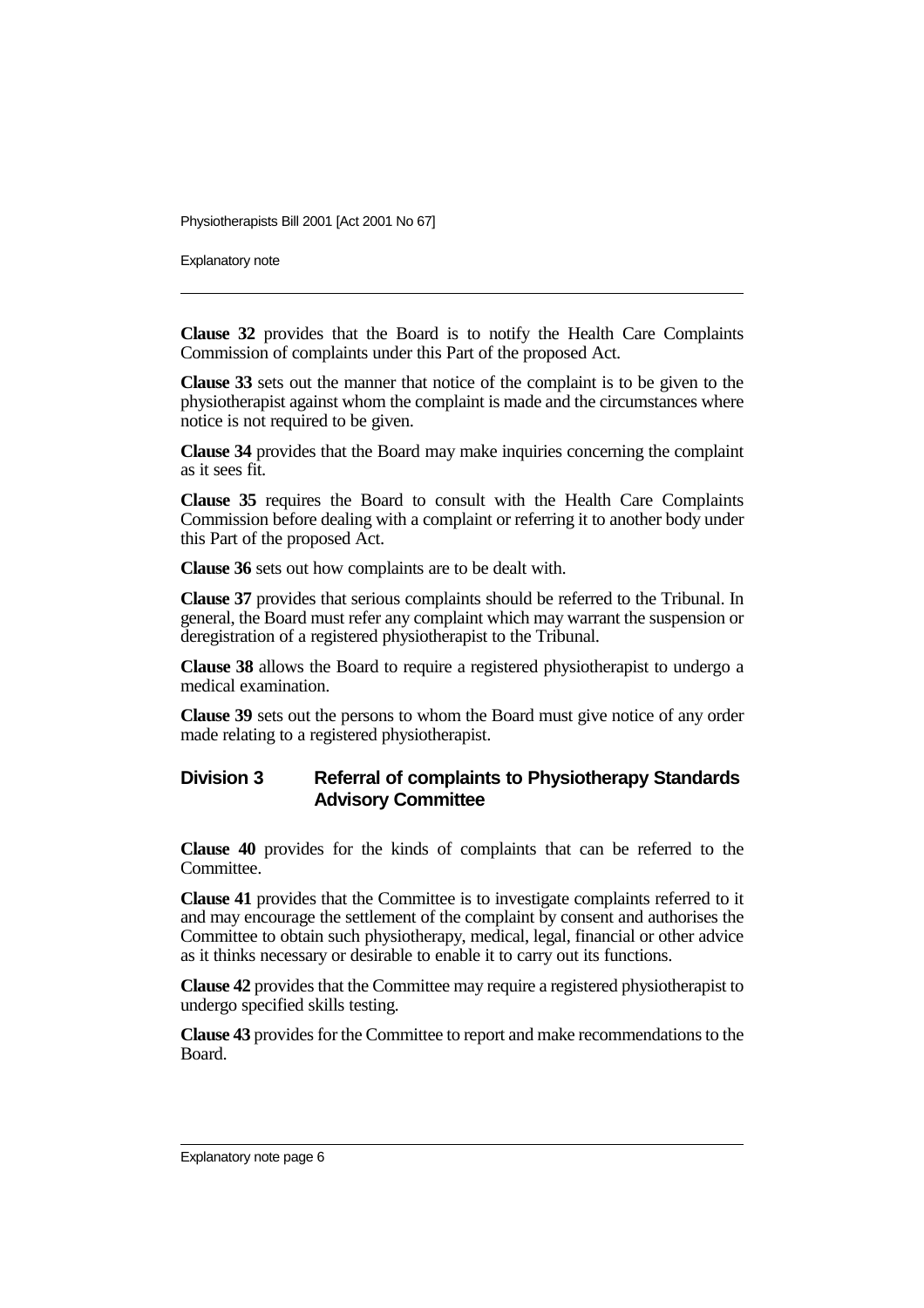Explanatory note

**Clause 44** provides that a complainant and physiotherapist against whom the complaint is made are not entitled to be legally represented at any appearance before the Committee.

#### **Division 4 Dealing with complaint by inquiry at a meeting of the Board**

**Clause 45** provides that if the Board is to deal with a complaint at a meeting of the Board, that complaint is to be dealt with in accordance with this Division and Schedule 3 (Provisions relating to the procedure of the Board).

**Clause 46** allows the procedure for the calling of a meeting to deal with a complaint and for the conduct of the meeting, subject to the proposed Act and the regulations made under it, to be determined by the Board.

**Clause 47** sets out certain provisions relating to the conduct of the meeting.

**Clause 48** deals with the making of submissions to the meeting of the Board by the physiotherapist about whom the complaint has been made, the Committee and the Health Care Complaints Commission.

**Clause 49** provides that the Board must, within 30 days of making its decision on a complaint, make available to the complainant, the physiotherapist concerned and such other persons as it sees fit, a written statement of the decision.

**Clause 50** provides that a finding of the Board under this Division of the proposed Act is admissible as evidence in any legal proceedings.

### **Division 5 Disciplinary powers of Board and Tribunal**

**Clause 51** allows the Board or the Tribunal to exercise any of the powers or combination of powers conferred under this Division of the proposed Act if it finds the subject-matter of a complaint proved or the physiotherapist concerned admits to the complaint in writing to the Board or Tribunal.

**Clause 52** sets out the general disciplinary powers of the Board.

**Clause 53** provides for the making of a recommendation by the Board for the suspension or deregistration of a physiotherapist on the grounds that the physiotherapist does not have sufficient physical and mental capacity to practise physiotherapy.

**Clause 54** sets out the disciplinary powers of the Tribunal.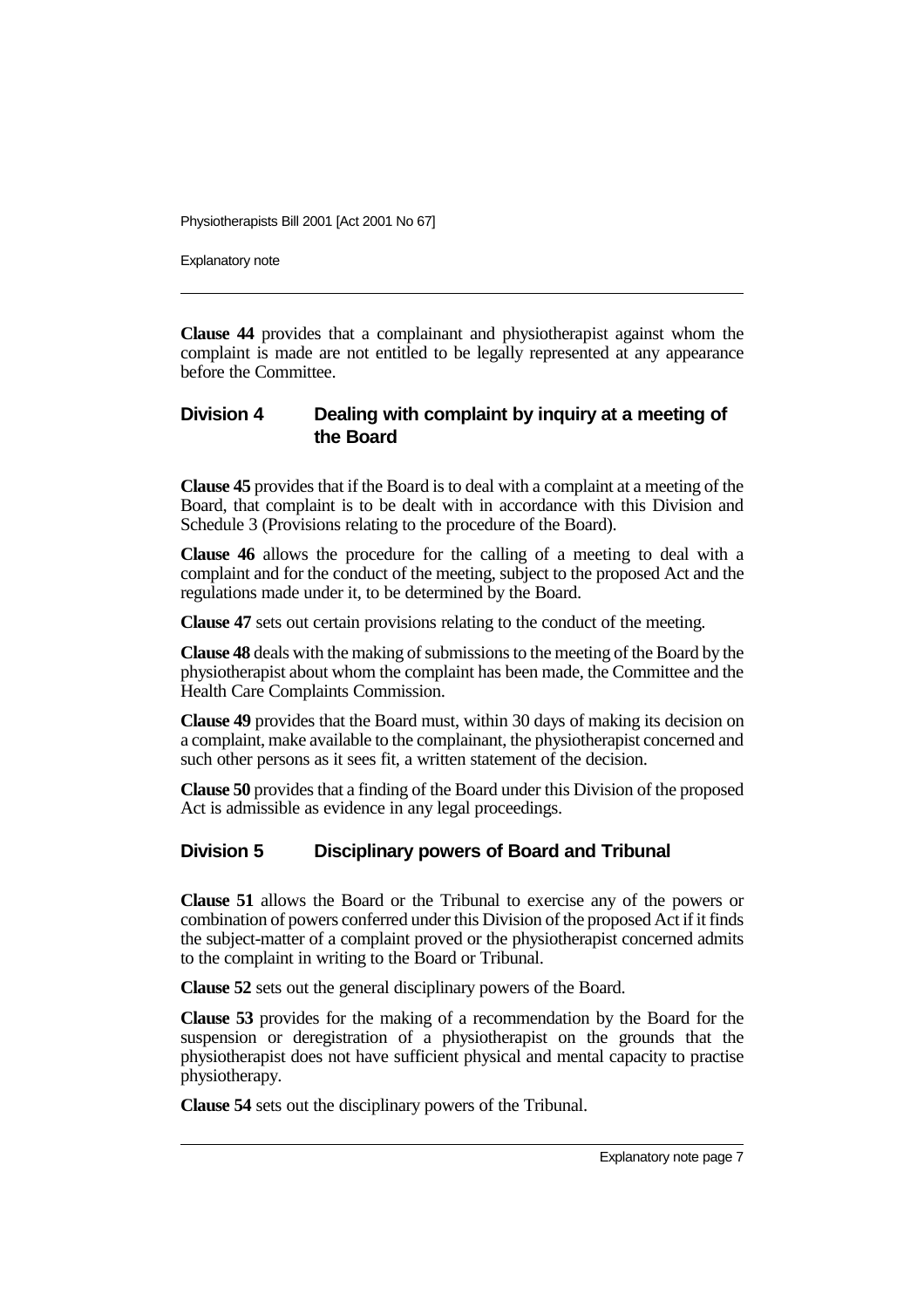Explanatory note

### **Division 6 Powers of the Board for the protection of the public**

**Clause 55** empowers the Board to suspend (for not more than 8 weeks), or impose conditions on the registration of, a registered physiotherapist if it is satisfied that such action is necessary for the purpose of protecting the life, or the physical or mental health, of any person.

**Clause 56** provides that the Board may at any time alter or remove conditions imposed under this Division of the proposed Act.

**Clause 57** requires the Board to refer the matter to the Health Care Complaints Commission for investigation after taking any action under clause 55. The Commission is to investigate the matter and then refer it as a complaint to the Tribunal or to the Board to be dealt with by inquiry at a meeting of the Board.

**Clause 58** sets out special provisions to be followed if the Board takes action against a registered physiotherapist under clause 55 because the Board is of the opinion that the physiotherapist suffers from an impairment.

**Clause 59** requires the Board to notify the Chairperson of the Tribunal if the Board has suspended a registered physiotherapist under clause 55.

**Clause 60** provides that a period of suspension may be extended for a period or further period of not more than 8 weeks but only if the extension has been approved in writing by the Chairperson or a Deputy Chairperson of the Tribunal and the complaint about the physiotherapist has not been disposed of.

**Clause 61** deals with the rights and privileges of persons on the expiration of their period of suspension as a registered physiotherapist.

**Clause 62** deals with conditions imposed on a registered physiotherapist under clause 55 where the matter is dealt with as a complaint against the physiotherapist.

**Clause 63** deals with conditions imposed on a registered physiotherapist under clause 55 where the matter is referred to an Impaired Registrants Panel.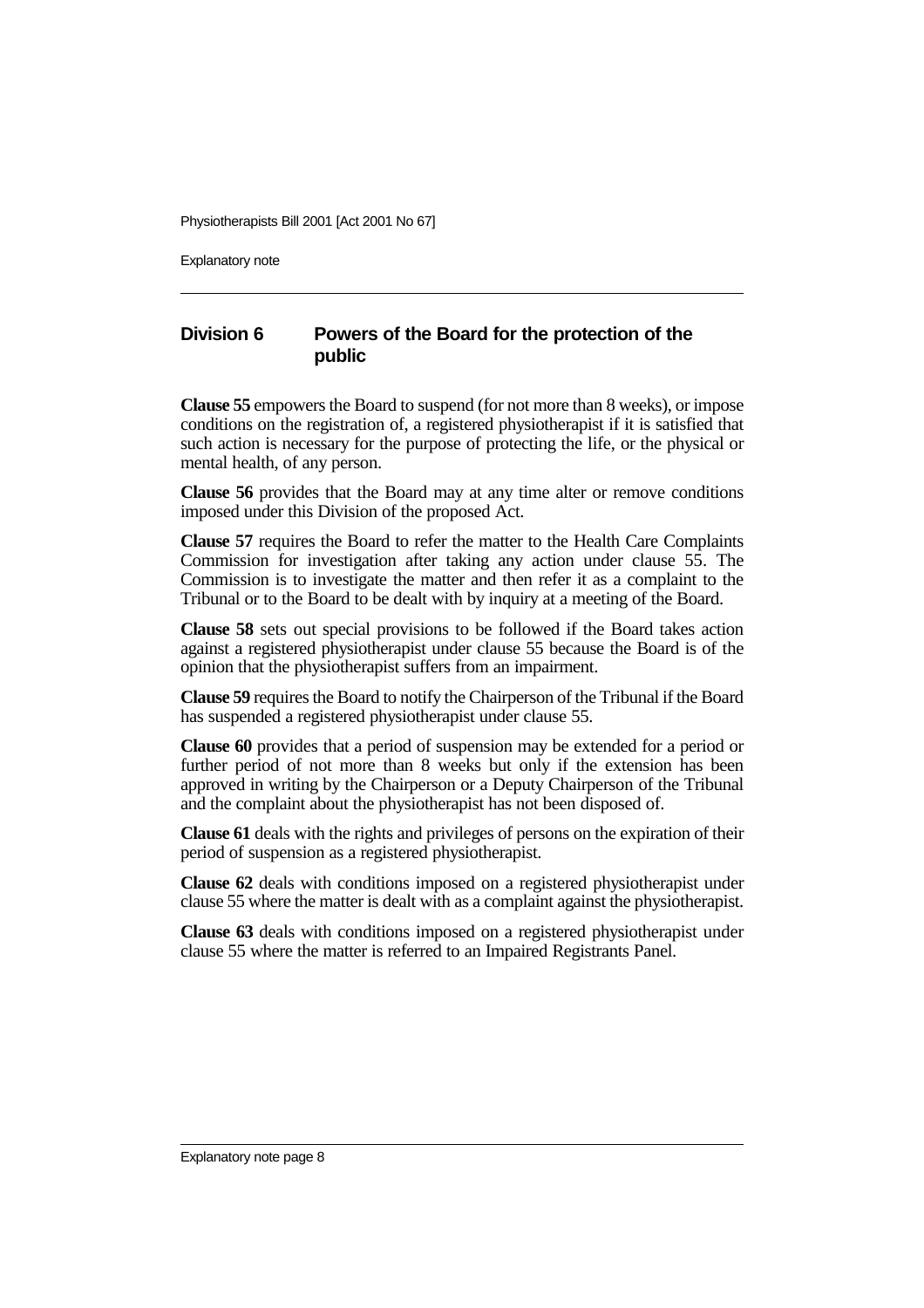Explanatory note

### **Part 5 Impairment**

**Clause 64** provides for matters to be referred to an Impaired Registrants Panel.

**Clause 65** allows a person to notify the Board of any matter that the person thinks indicates that a registered physiotherapist suffers from or may suffer from an impairment.

**Clause 66** allows the Health Care Complaints Commission to refer to the Board any matter that indicates that a registered physiotherapist suffers from or may suffer from an impairment.

**Clause 67** provides that an Impaired Registrants Panel is to inquire into any matter referred to it. The Panel may request that the registered physiotherapist concerned attend before the Panel for the purpose of enabling it to obtain information on the matter and make an assessment.

**Clause 68** provides that an Impaired Registrants Panel is not to investigate or take any other action if it is aware that the matter is the subject of an investigation by the Health Care Complaints Commission.

**Clause 69** requires the Board to notify the registered physiotherapist of any proposed inquiry by an Impaired Registrants Panel.

**Clause 70** allows a registered physiotherapist who is the subject of a matter referred to an Impaired Registrants Panel to make oral or written representations to the Panel.

**Clause 71** provides that an Impaired Registrants Panel is to make an assessment in respect of each referral to it based on its inquiry and may counsel the physiotherapist concerned or require that he or she undertake counselling, recommend that the physiotherapist consent to conditions being placed on his or her registration or to his or her suspension for a specified period or make other recommendations to the Board.

**Clause 72** allows the Board to place conditions on the registration of a registered physiotherapist or suspend the registered physiotherapist if an Impaired Registrants Panel has recommended it and the Board is satisfied that the physiotherapist has voluntarily consented to that recommendation.

**Clause 73** deals with the review of conditions placed on the registration of a registered physiotherapist or the suspension of the registered physiotherapist where the physiotherapist had voluntarily consented to the conditions or suspension.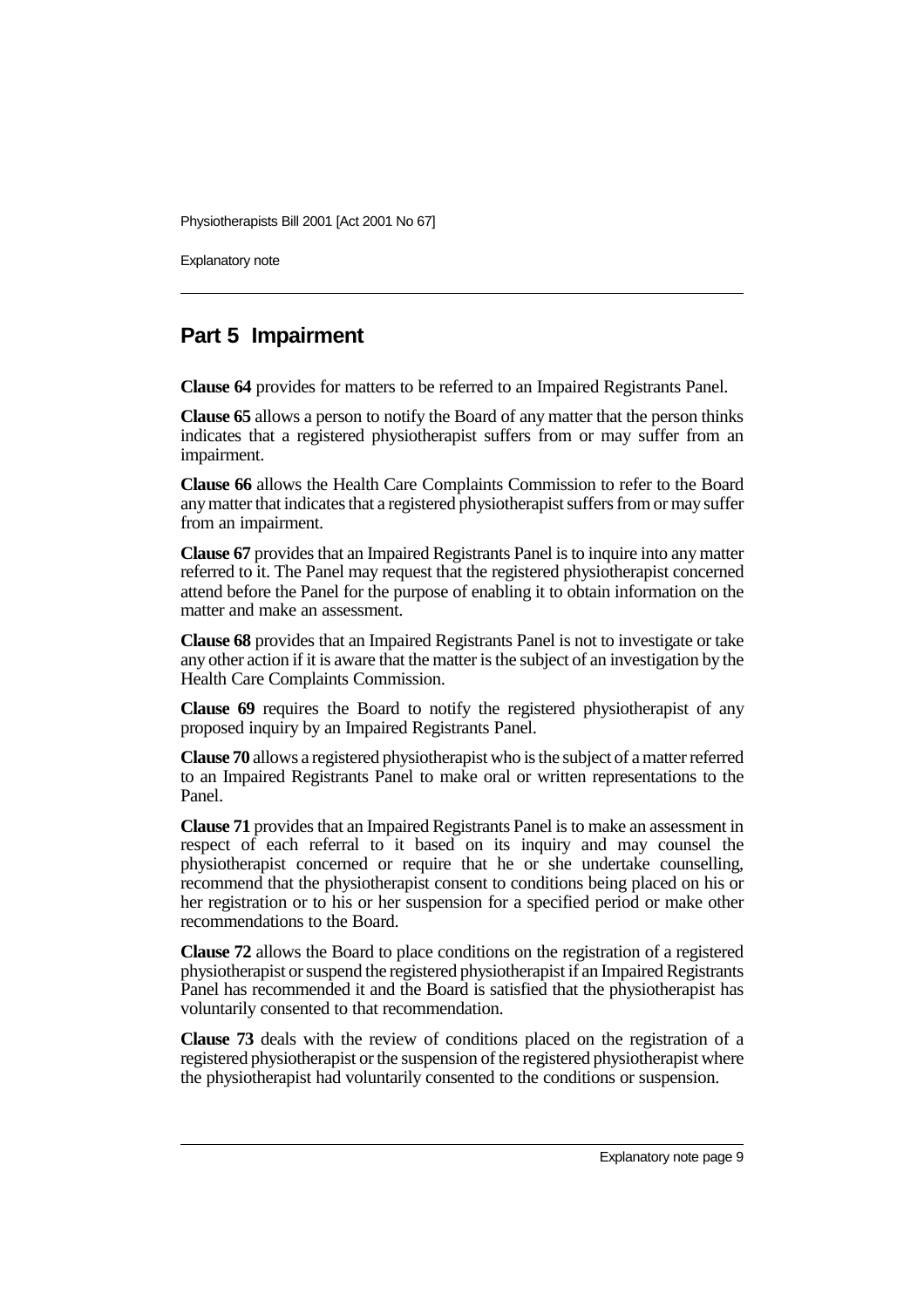Explanatory note

**Clause 74** provides that certain matters referred to an Impaired Registrants Panel are to be dealt with as complaints against the physiotherapist concerned.

**Clause 75** deals with the confidentiality of reports by an Impaired Registrants Panel to the Board.

### **Part 6 Appeals and review of disciplinary action**

### **Division 1 Appeals against actions of the Board**

**Clause 76** deals with appeals to the Tribunal against any finding of the Board or any exercise of any power of the Board under Division 5 of Part 4 of the proposed Act (Disciplinary powers of Board and Tribunal).

**Clause 77** deals with appeals to the Tribunal relating to suspensions of, or impositions of conditions on, the registration of physiotherapists.

**Clause 78** allows an appeal with respect to a point of law to be made to the Chairperson of the Tribunal, or a Deputy Chairperson nominated by the Chairperson, when a complaint is dealt with at a meeting of the Board.

#### **Division 2 Appeals against actions of Tribunal**

**Clause 79** allows a preliminary appeal (during an inquiry on a complaint by the Tribunal or before the commencement of the inquiry but after the complaint has been referred to the Tribunal) with respect to a point of law to be made to the Supreme Court by the physiotherapist concerned or the complainant, but only with the leave of the Chairperson or a Deputy Chairperson.

**Clause 80** deals with appeals to the Supreme Court by the physiotherapist about whom a complaint has been referred to the Tribunal or the complainant regarding a decision of the Tribunal as to a point of law or the exercise of any power of the Tribunal under Division 5 of Part 4 of the proposed Act (Disciplinary powers of Board and Tribunal).

**Clause 81** sets out the powers of the Supreme Court in determining an appeal.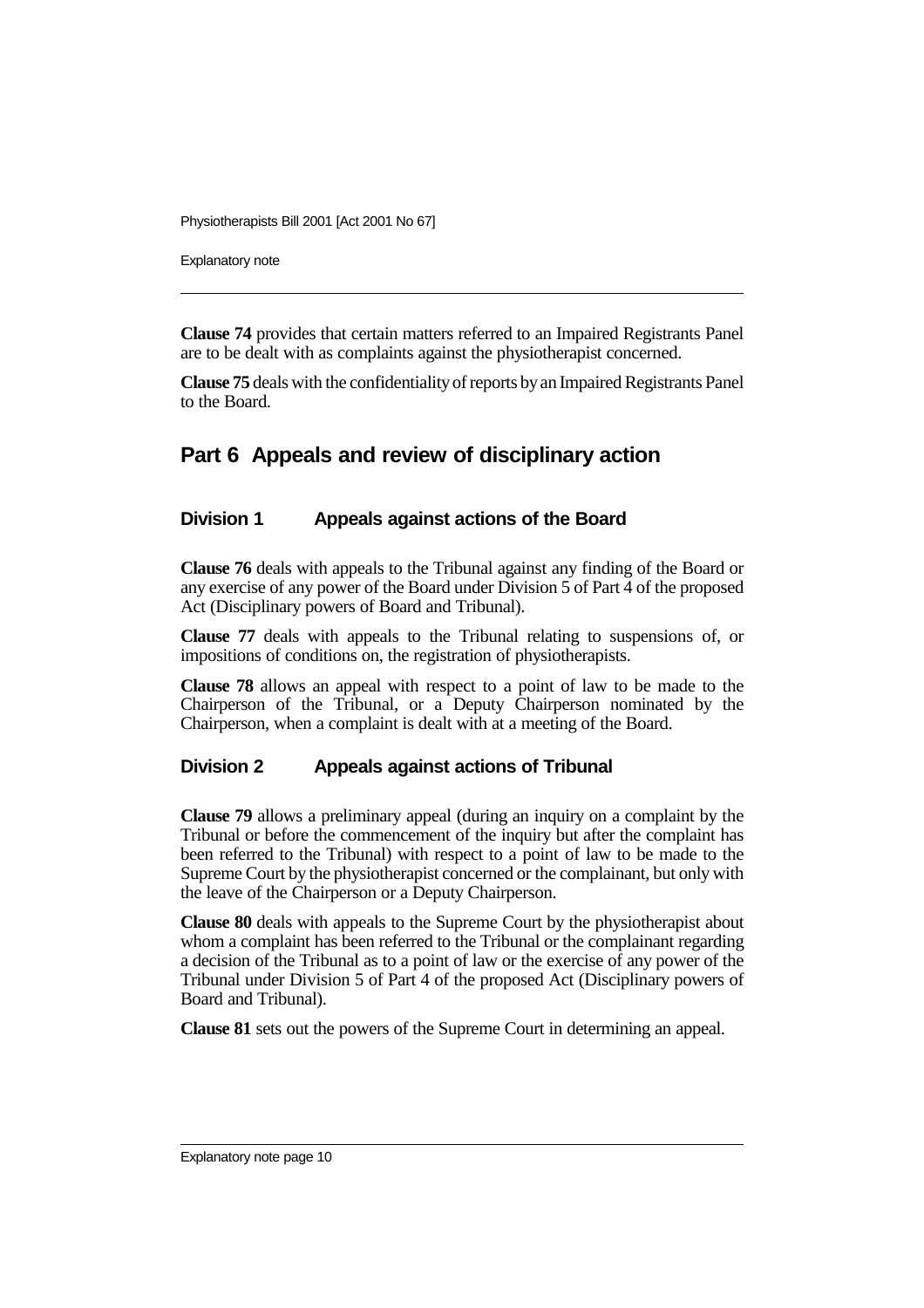Explanatory note

#### **Division 3 Review of suspension, cancellation or conditions**

**Clause 82** deals with the right of a person to apply for a review of an order of the Board, the Chairperson or a Deputy Chairperson, the Tribunal or the Supreme Court that the registration of the person be suspended, that the person's name be removed from the Register or not be re-registered, or that conditions be placed on the person's registration.

**Clause 83** provides that the *appropriate review body* to deal with an application for review is the Tribunal except where the order being reviewed provides that it may be reviewed by the Board, in which case the Board is the appropriate review body.

**Clause 84** deals with the powers of the appropriate review body on undertaking a review.

**Clause 85** deals with the nature of the review.

### **Part 7 Physiotherapists Registration Board**

**Clause 86** constitutes the Physiotherapists Registration Board.

**Clause 87** specifies the functions of the Board.

**Clause 88** provides for the membership of the Board.

**Clause 89** provides for the appointment of a Registrar and other staff necessary to enable the Board to exercise its functions.

**Clause 90** enables the Board to establish committees to assist it to exercise its functions.

**Clause 91** provides for the delegation of the Board's and the Registrar's functions.

**Clause 92** gives effect to Schedules 2 and 3 which contain further provisions relating to the membership and procedure of the Board.

### **Part 8 Physiotherapy Standards Advisory Committee**

**Clause 93** constitutes the Physiotherapy Standards Advisory Committee.

**Clause 94** specifies the functions of the Committee.

**Clause 95** provides for the membership of the Committee.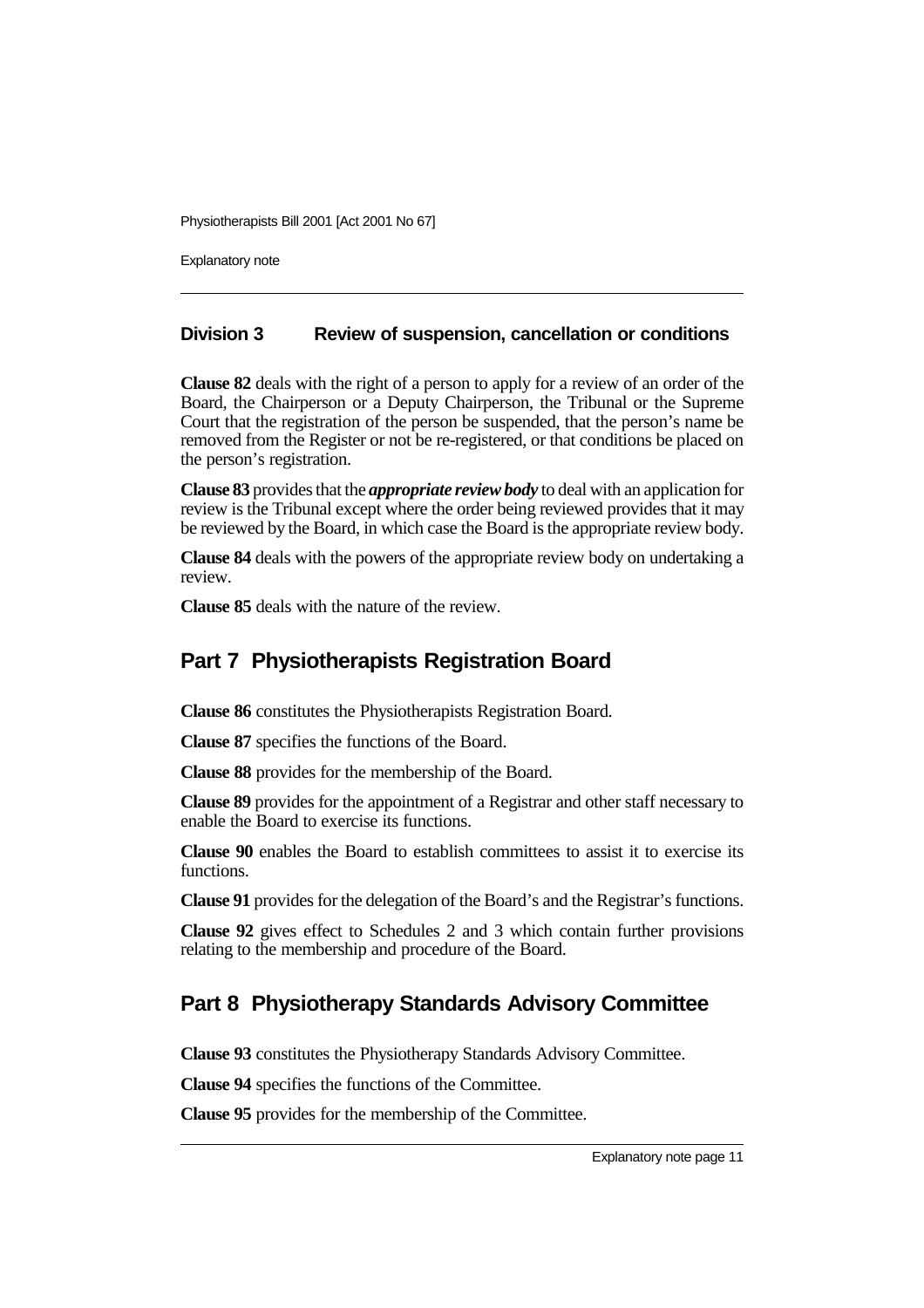Explanatory note

**Clause 96** gives effect to Schedule 4 which contains further provisions relating to the membership and procedure of the Committee.

### **Part 9 Impaired Registrants Panels**

**Clause 97** provides for the establishment of Impaired Registrants Panels for the purposes of the proposed Act. The Panels are to have, and may exercise, such jurisdiction and functions as are conferred or imposed on them by or under the proposed Act or any other Act.

**Clause 98** requires the Board, when it decides to refer a matter to an Impaired Registrants Panel, to appoint 2 persons to sit as the Panel.

**Clause 99** provides that only decisions supported by both members of an Impaired Registrants Panel are to be considered decisions of the Panel. Disagreements between members of a Panel are to be reported to the Board.

### **Part 10 Physiotherapists Tribunal**

#### **Division 1 Constitution of the Tribunal**

**Clause 100** provides for the establishment of the Physiotherapists Tribunal. The Tribunal is to be constituted in accordance with the proposed Act to deal with a matter referred to it or an appeal or application made to it under the proposed Act.

**Clause 101** provides for experienced legal practitioners to be appointed as the Chairperson and Deputy Chairpersons of the Tribunal.

**Clause 102** deals with the appointment of persons to sit on the Tribunal when a complaint or other matter is referred to the Tribunal, the Health Care Complaints Commission decides to prosecute a complaint before the Tribunal under the *Health Care Complaints Act 1993* or an appeal or application under the proposed Act to the Tribunal is lodged with the Registrar.

**Clause 103** provides that the Tribunal may continue and come to a determination despite a vacancy in its membership which occurs when a matter is part-heard. This provision does not apply if it is the Chairperson or a Deputy Chairperson who vacates office, or more than one vacancy occurs.

**Clause 104** deals with payment of non-legal Tribunal members.

Explanatory note page 12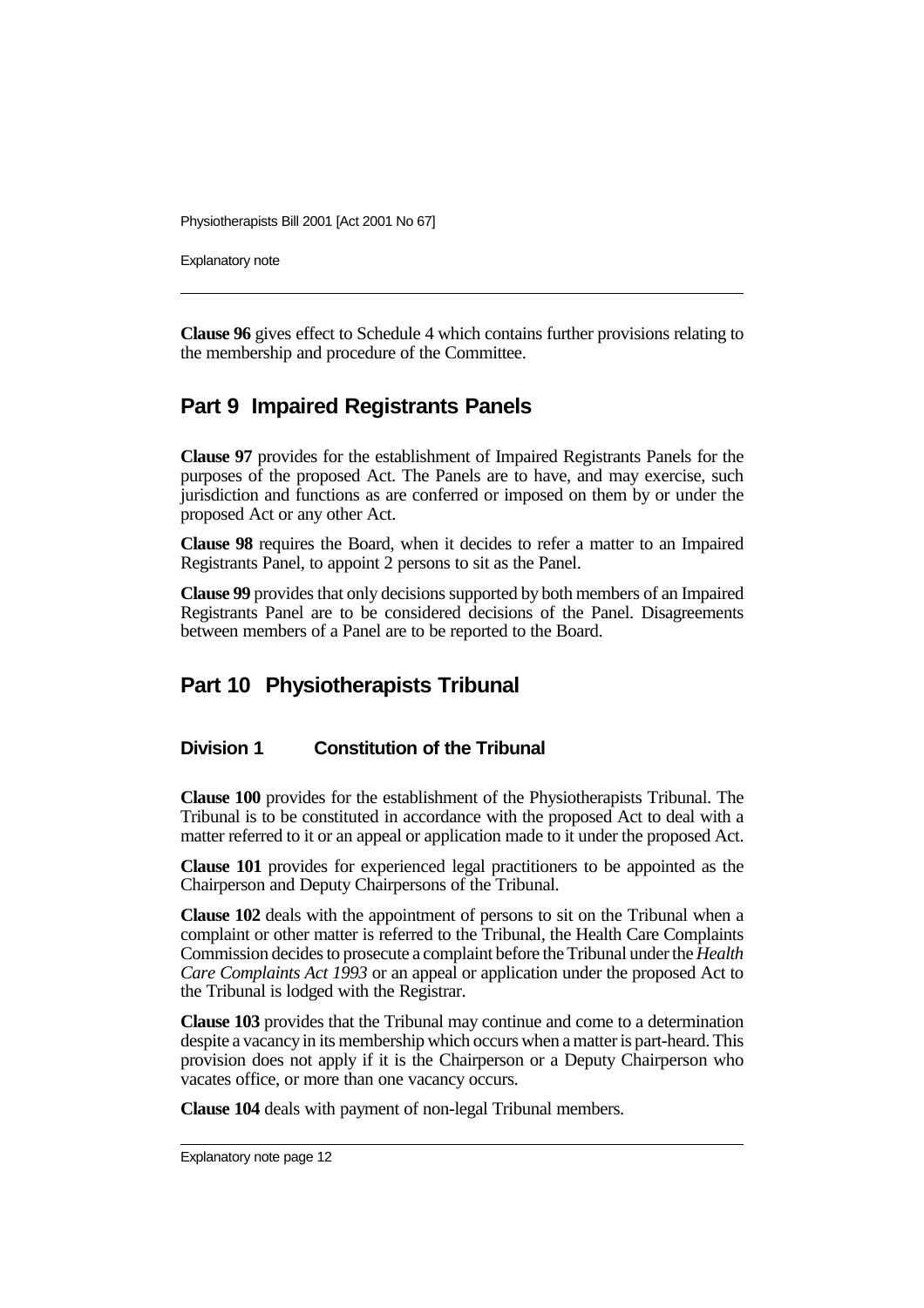Explanatory note

**Clause 105** provides for a seal of the Tribunal of which courts and persons acting judicially are to take notice.

### **Division 2 Proceedings of the Tribunal**

**Clause 106** provides that the decision of the Chairperson or a Deputy Chairperson on any question of law or procedure arising during an inquiry or appeal at which that person presides is the decision of the Tribunal for the purposes of the inquiry or appeal. All other decisions must be supported by at least 3 members of the Tribunal. In cases where 2 members support and 2 oppose a decision, the decision of the Chairperson or Deputy Chairperson presiding prevails.

**Clause 107** deals with the time at which orders of the Tribunal take effect.

**Clause 108** provides that a power of the Tribunal exercised under the proposed Act by the Supreme Court (except for the purposes of any appeal) is taken to have been exercised by the Tribunal.

**Clause 109** requires the Tribunal to inform the Registrar of the exercise of any power under Part 4 of the proposed Act (Complaints and disciplinary proceedings).

#### **Division 3 Inquiries, appeals etc before the Tribunal**

**Clause 110** deals with the jurisdiction of the Tribunal to conduct an inquiry into any complaint, matter or application and to hear any appeal referred to it.

**Clause 111** provides for the fixing of the time and place for the conduct of an inquiry or the hearing of an appeal and the notice that must be given of that time and place.

**Clause 112** deals with the conduct of proceedings before the Tribunal.

**Clause 113** enables a complainant or a registered physiotherapist about whom a complaint is made to be represented by a legal practitioner or another adviser in proceedings before the Tribunal.

**Clause 114** prohibits the Chairperson or a Deputy Chairperson from sitting on an inquiry or appeal concerning a matter on which he or she has already made a decision.

**Clause 115** provides for adjournments and interlocutory orders.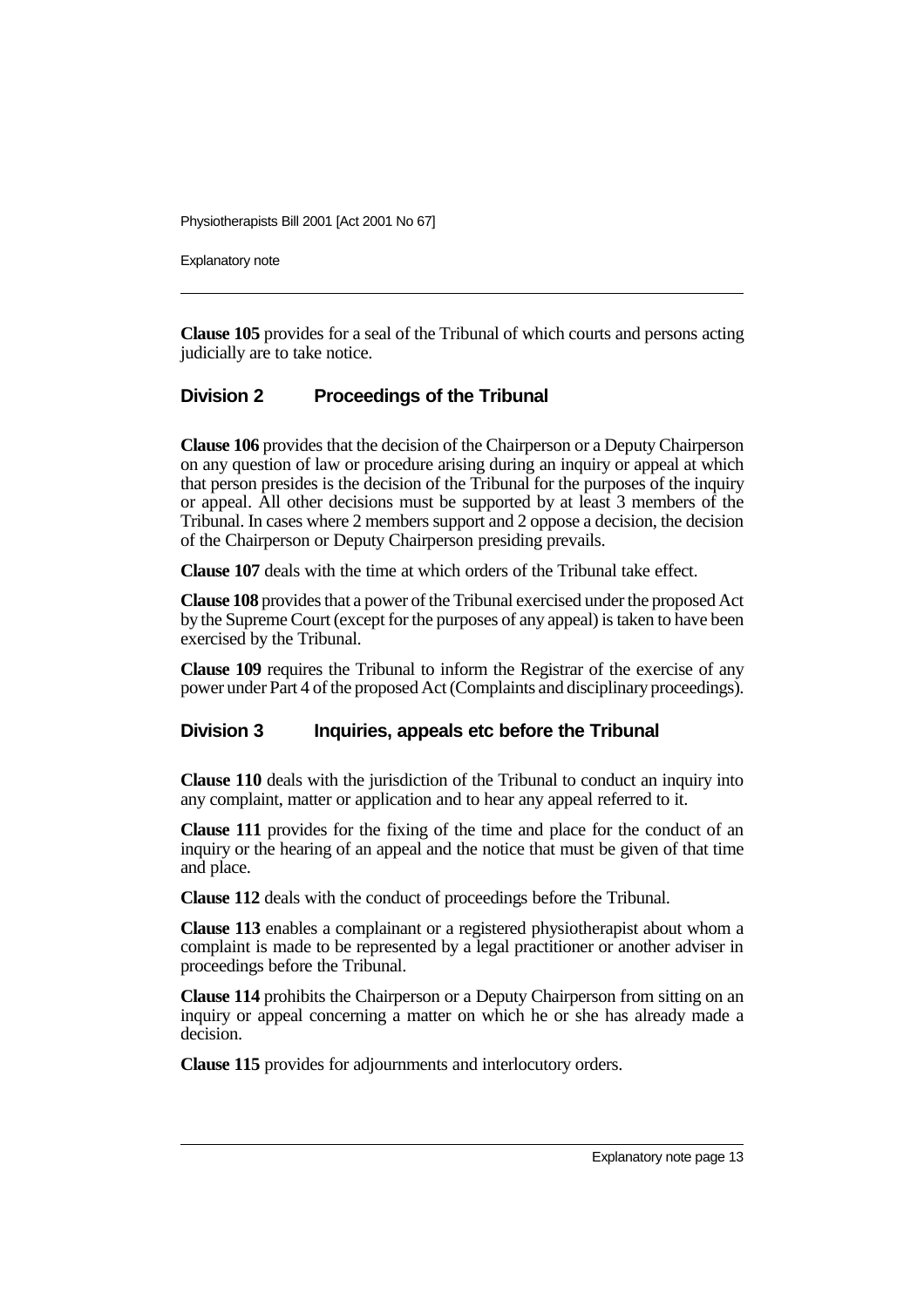Explanatory note

**Clause 116** requires the Tribunal to provide a written statement of its decision on an inquiry or appeal to the complainant, the physiotherapist concerned and the Board. The statement must set out any findings on material questions of fact, refer to any evidence or other material on which findings were based and give the reasons for the decision.

**Clause 117** provides that the Tribunal is not required to include confidential information in its statement of a decision. If the statement would be false or misleading without the confidential information the Tribunal is not required to provide the statement. However, a confidential information notice must then be provided indicating that confidential information is not given or the statement will not be provided.

### **Part 11 Miscellaneous**

**Clause 118** deals with the application of the *Criminal Records Act 1991*.

**Clause 119** provides for the service of notices.

**Clause 120** provides for the service of documents on the Board.

**Clause 121** requires the Board, the President or an authorised member of the Board to provide on request a written statement of the reasons for a decision.

**Clause 122** requires the Board to notify various health professional registration authorities of the taking of disciplinary action against a physiotherapist.

**Clause 123** makes it an offence to make a false entry in the Register (or, by fraud, to procure such an entry) or to make a false statement to obtain registration. The offence carries a maximum penalty of 50 penalty units (\$5,500) or 12 months imprisonment, or both.

**Clause 124** provides for certain documents under the hand of the Registrar and entries in the Register to be evidence in proceedings.

**Clause 125** provides for the authentication of official documents of the Board by signature instead of seal.

**Clause 126** provides for the disbursement of money received by the Board and empowers the Board to waive the payment of fees.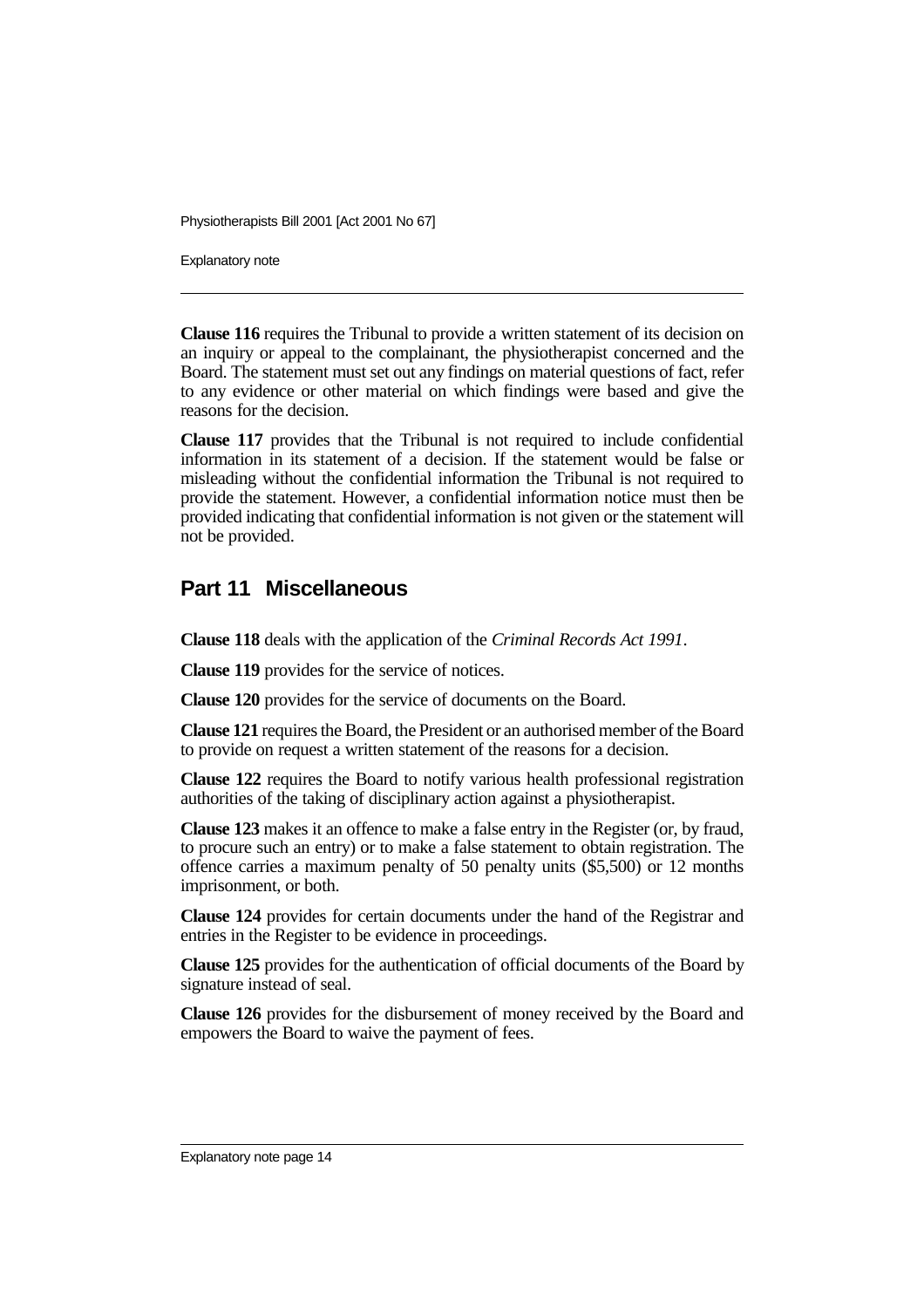Explanatory note

**Clause 127** requires the Board to establish a Physiotherapy Education and Research Account (for education and research in physiotherapy). The clause provides for money to be paid into the Account and specifies the purposes for which that money may be expended.

**Clause 128** provides for the appointment and powers of inspectors.

**Clause 129** enables an inspector to obtain a search warrant.

**Clause 130** provides that certain persons given functions under the proposed Act do not incur personal liability for things done in good faith in carrying out those functions.

**Clause 131** provides that if a corporation contravenes any provision of the proposed Act or the regulations, each director or other person concerned in the management of the corporation is also taken to have contravened the provision.

**Clause 132** provides that proceedings for offences against the proposed Act and regulations are to be dealt with summarily before a Local Court constituted by a Magistrate sitting alone. Such proceedings are to be instituted within 12 months of the act or omission alleged to constitute the offence.

**Clause 133** provides for the making of regulations under the proposed Act.

**Clause 134** is a formal provision giving effect to Schedule 6 to amend certain other Acts set out in that Schedule.

**Clause 135** repeals the *Physiotherapists Registration Act 1945* and the *Physiotherapists Registration Regulation 1995*.

**Clause 136** is a formal provision giving effect to Schedule 7 (Savings and transitional provisions).

### **Schedules**

**Schedule 1** contains provisions relating to the making of applications for registration, procedures for dealing with applications, inquiries concerning entitlement to and eligibility for registration, the keeping and alteration of the Register, annual registration fees and removal from and alteration of the Register.

**Schedule 2** contains provisions relating to the members of the Board.

**Schedule 3** contains provisions relating to the procedure of the Board.

**Schedule 4** contains provisions relating to the members and procedure of the Committee.